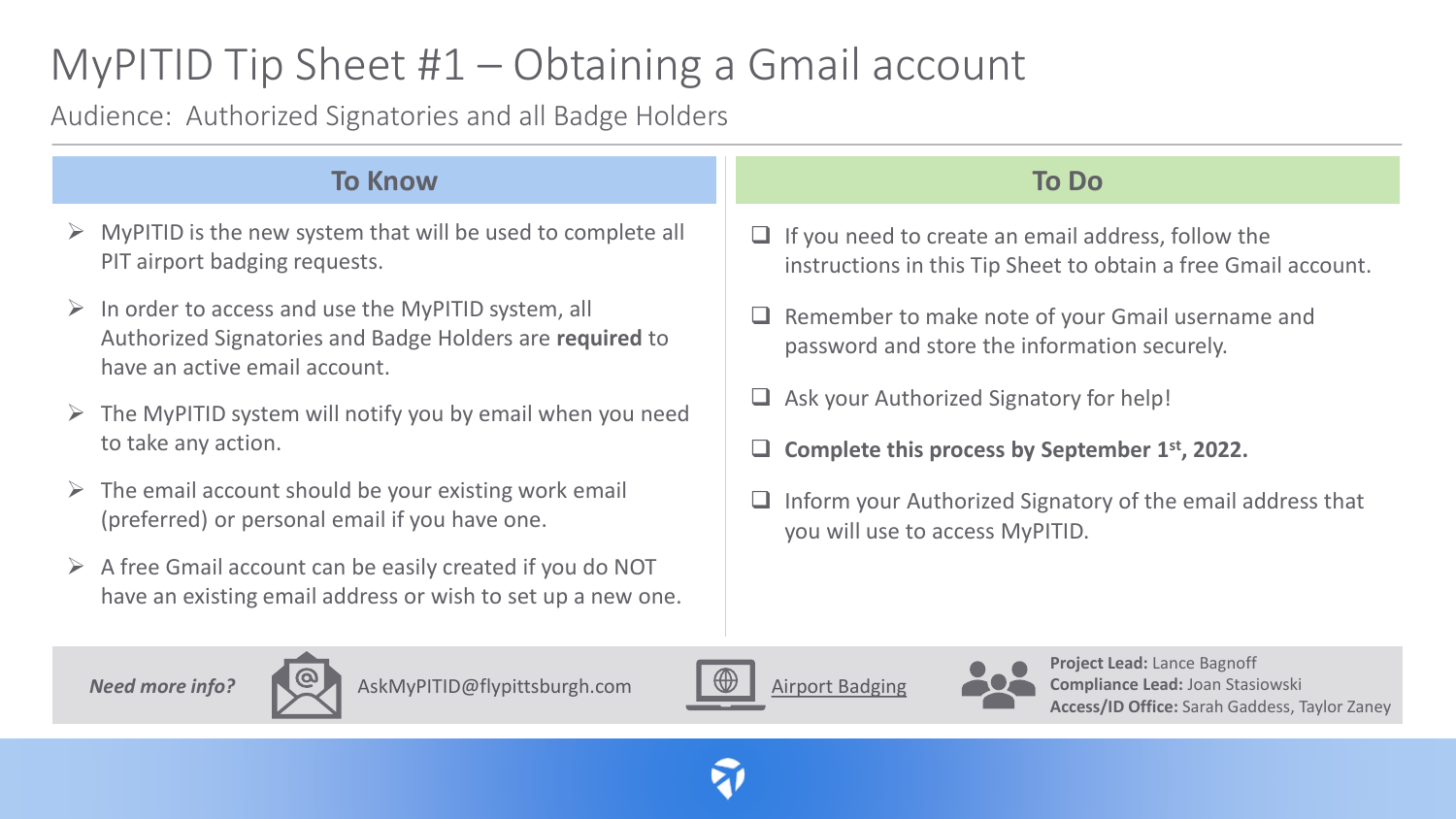**Step 1 Access** Gmail by entering the website address [www.google.com/gmail](http://www.google.com/gmail) in any internet browser.

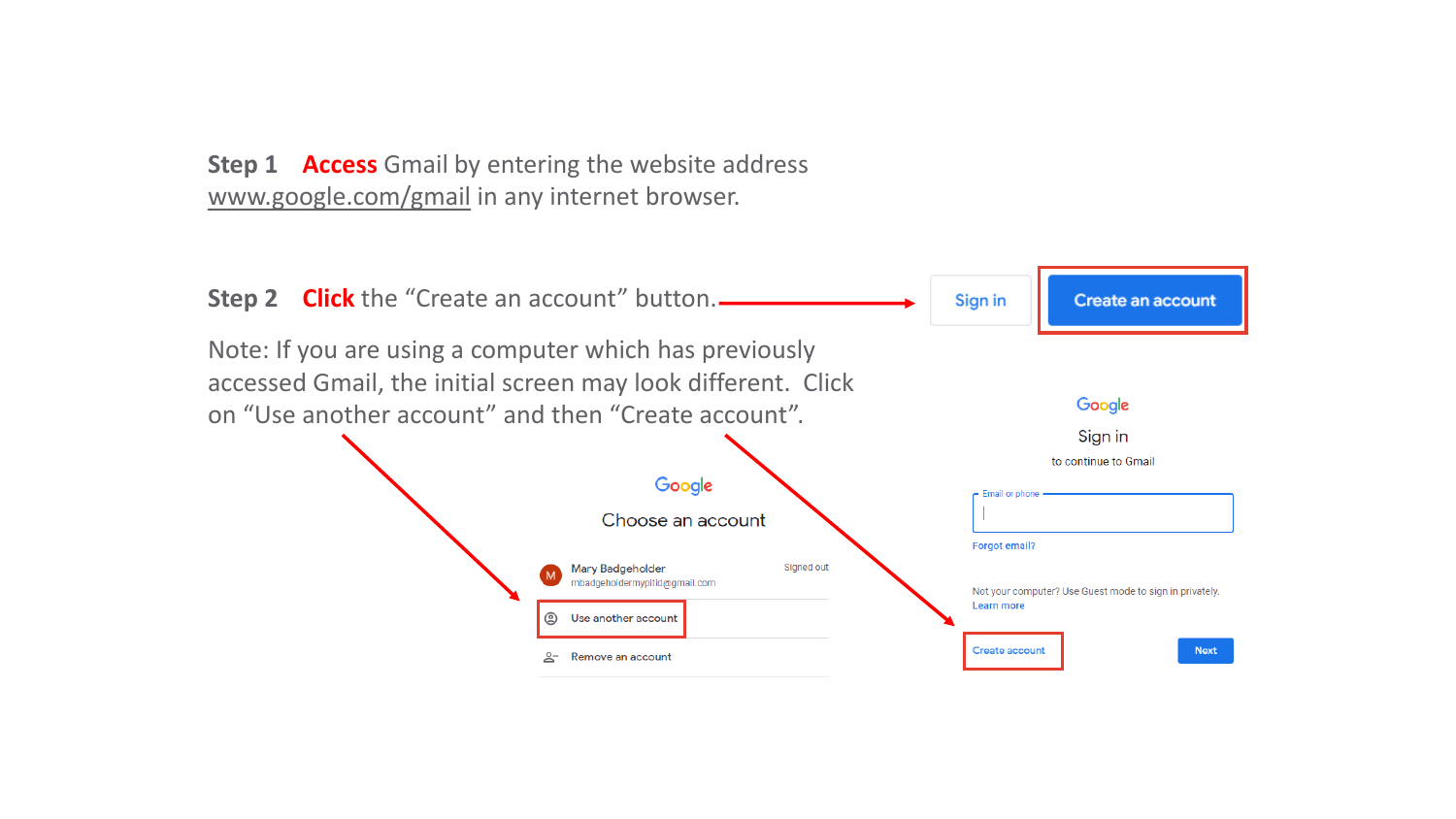# Google

# Create your Google Account

to continue to Gmail

| Step 3 | <b>Fill in</b> your first name and last name.                                                                | First name<br>Mary                                                   | Last name<br>Badgeholder |  |
|--------|--------------------------------------------------------------------------------------------------------------|----------------------------------------------------------------------|--------------------------|--|
| Step 4 | <b>Create</b> your username.<br>The username can consist of letters,<br>numbers & periods. Make note of your | Username<br>mary.badgeholder.0414                                    | @gmail.com               |  |
|        |                                                                                                              | You can use letters, numbers & periods                               |                          |  |
|        |                                                                                                              | Password                                                             | Confirm                  |  |
|        | username and keep it in a safe location.                                                                     |                                                                      |                          |  |
| Step 5 | <b>Create</b> a password. Enter it twice.                                                                    | Use 8 or more characters with a mix of letters, numbers &<br>symbols |                          |  |
|        | Follow the guidelines for an acceptable<br>password.                                                         | Show password                                                        |                          |  |
| Step 6 | <b>Click Next.</b>                                                                                           | Sign in instead                                                      | <b>Next</b>              |  |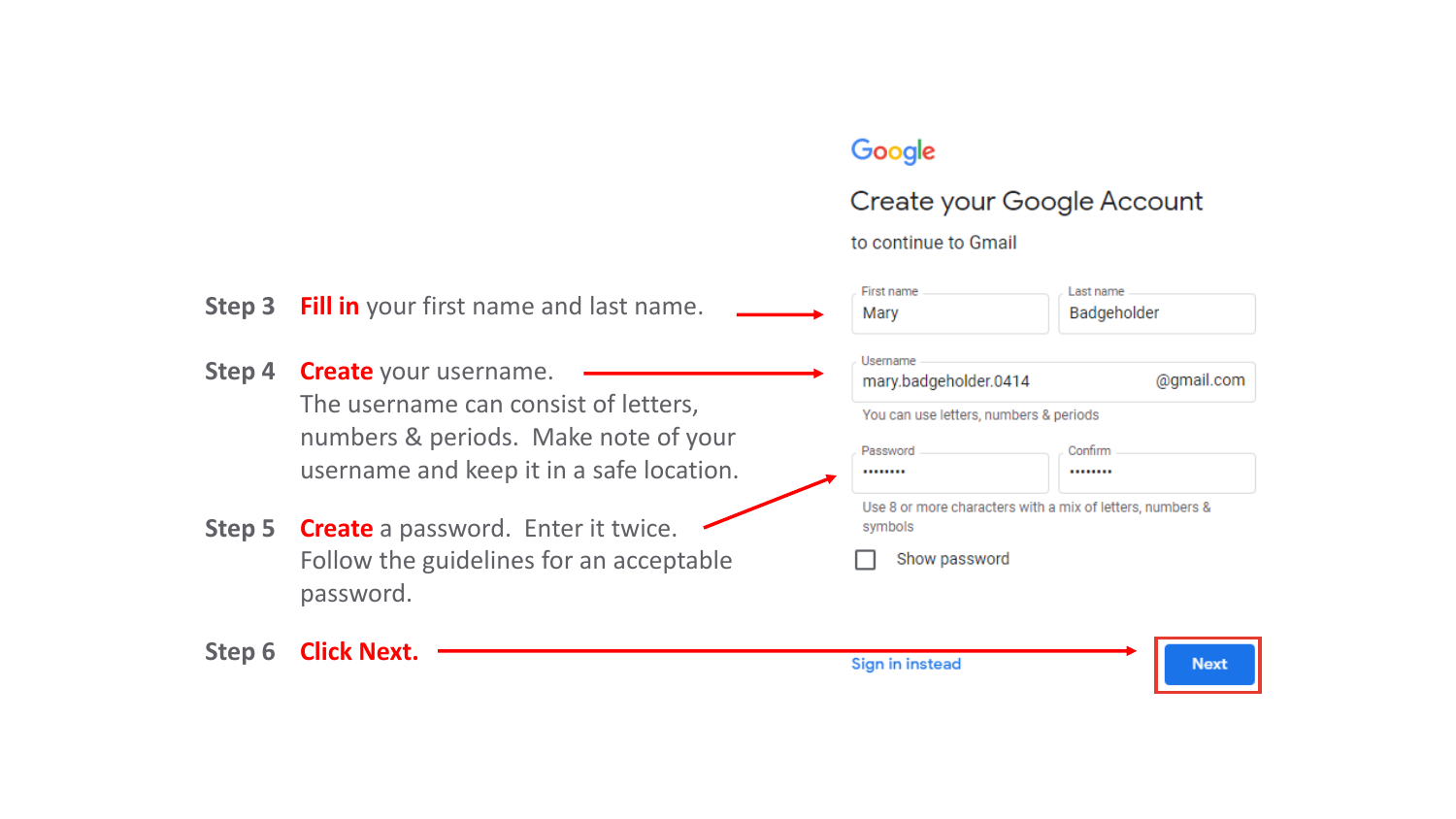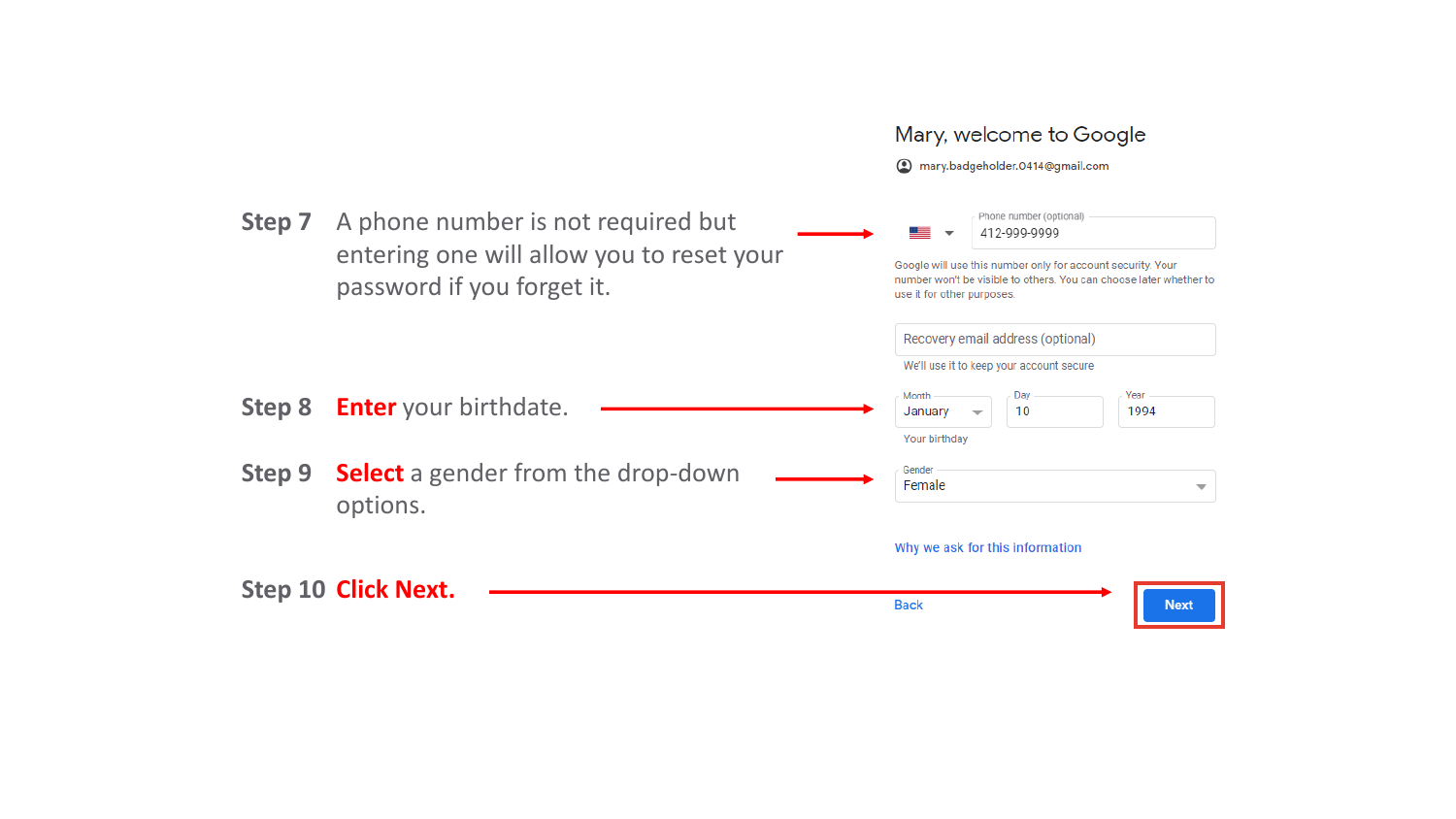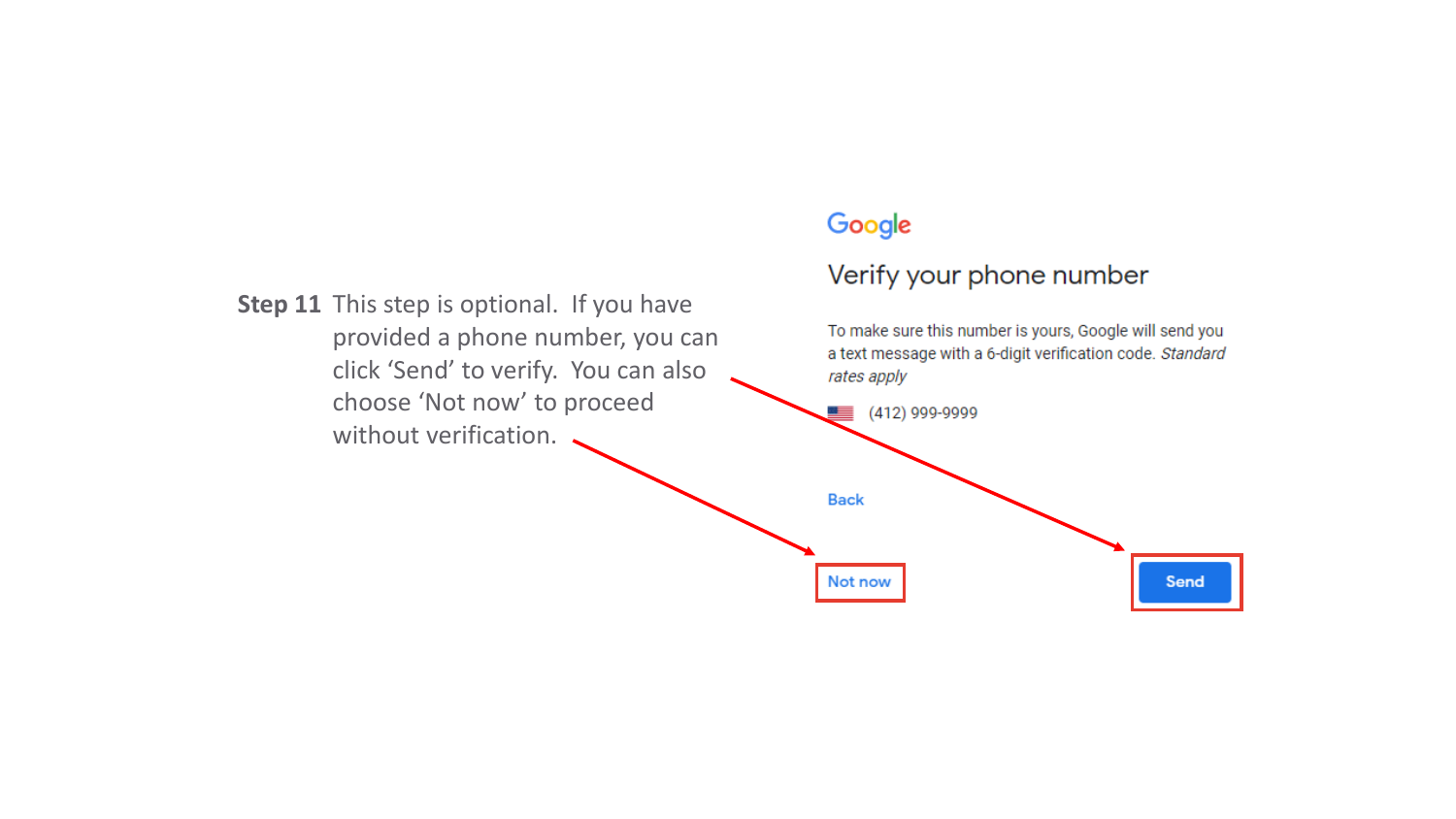### Google

#### **Privacy and Terms**

To create a Google Account, you'll need to agree to the Terms of Service below.

In addition, when you create an account, we process your information as described in our Privacy Policy, including these key points:

#### You're in control

Depending on your account settings, some of this data may be associated with your Google Account and we treat this data as personal information. You can control how we collect and use this data now by clicking "More Options" below. You can always adjust your controls later or withdraw your consent for the future by visiting



**Step 12 Review** the Privacy and Terms.